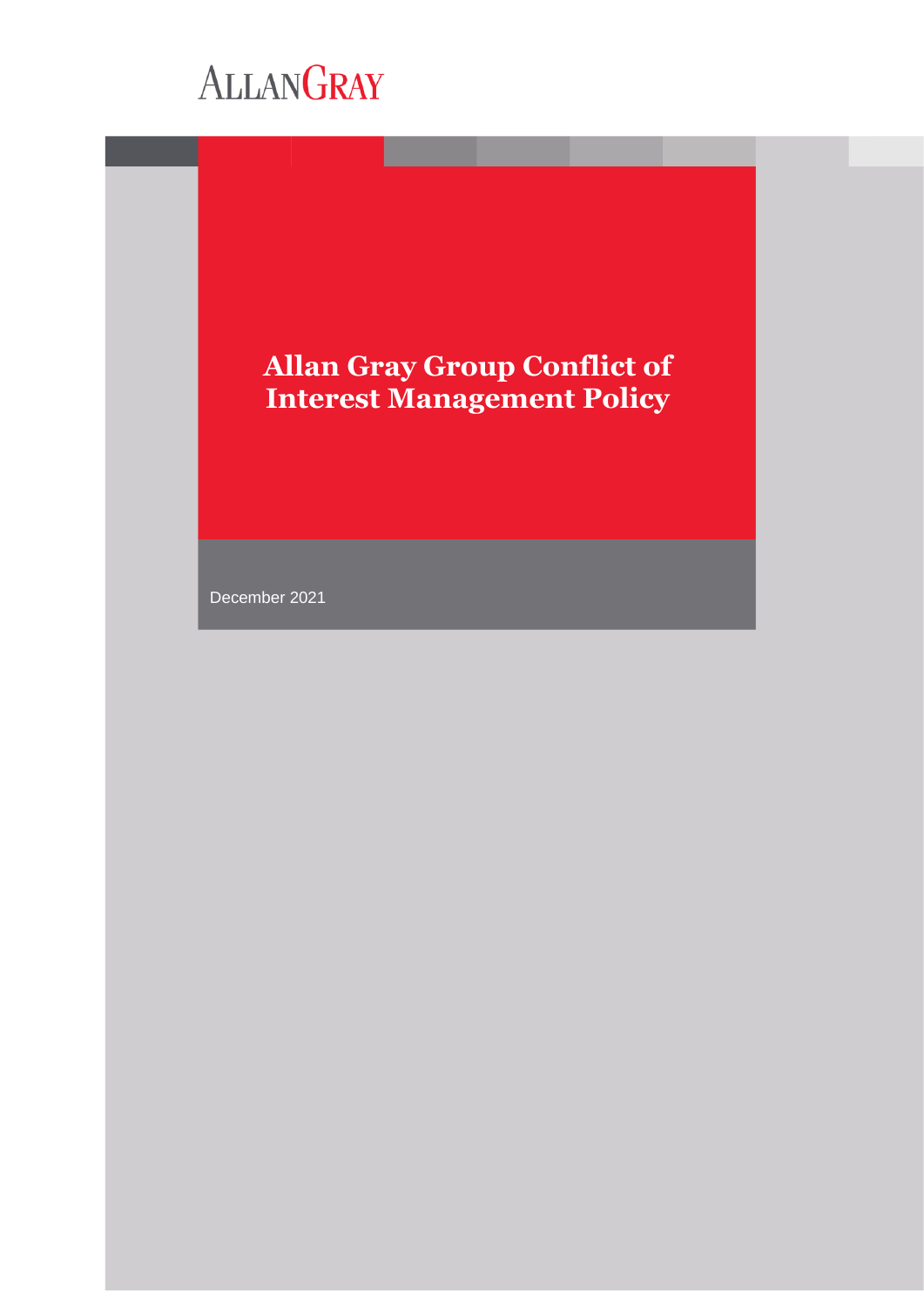# **1. Definitions**

| Allan Gray                    | means Allan Gray Group (Pty) Ltd and all of its subsidiaries.                                                                                                                                                                                                                                                                                                                                                                                                                                                                                                       |
|-------------------------------|---------------------------------------------------------------------------------------------------------------------------------------------------------------------------------------------------------------------------------------------------------------------------------------------------------------------------------------------------------------------------------------------------------------------------------------------------------------------------------------------------------------------------------------------------------------------|
| Allan Gray Retirement<br>Fund | means the Allan Gray Retirement Annuity Fund, the Allan Gray Pension Preservation Fund, the Allan Gray Provident Preservation<br>Fund, the Allan Gray Umbrella Pension Fund and the Allan Gray Umbrella Provident Fund.                                                                                                                                                                                                                                                                                                                                             |
| <b>Applicable Legislation</b> | includes the following regulatory requirements as may be amended or replaced from time to time:<br>Financial Advisory and Intermediary Services, 2002 – The General Code of Conduct for Financial Services Providers and<br>$\bullet$<br>Representatives (South Africa);<br>Collective Investment Schemes Control Act, 2002 (South Africa);<br>Directive PF No. 8 of the Pension Funds Act, 24 of 1956 (South Africa);<br>$\bullet$<br>Non-Bank Financial Regulatory Authority (Market Intermediaries Conduct of Business) Rules, 2012 (Botswana); and<br>$\bullet$ |
|                               | Directive on Conflict of Interest, 2014 under the Namibia Financial Institutions Supervisory Authority Act, 2001 (Namibia).                                                                                                                                                                                                                                                                                                                                                                                                                                         |
| <b>Audit Committee</b>        | means the Allan Gray audit committee.                                                                                                                                                                                                                                                                                                                                                                                                                                                                                                                               |
| <b>Boards</b>                 | means the Boards of directors of the various entities in Allan Gray or any committees of the Board(s) duly delegated to act on their<br>behalf such as the Audit Committee.                                                                                                                                                                                                                                                                                                                                                                                         |
| <b>Conflict of Interest</b>   | means any situation in which a provider or representative has an actual or potential interest that may, in rendering a financial service<br>to a client, influence the objective performance of his/her obligations to that client or prevent a provider or representative from rendering<br>an unbiased and fair financial service to that client or from acting in the interests of that client, including but not limited to a Financial<br>Interest, an Ownership Interest and/or any relationship with a Third Party.                                          |
| Employee                      | means any staff member (temporary or permanent), executive director, contractor (includes persons employed by a contractor) or any<br>person who assists in carrying on the business of Allan Gray and who receives compensation from Allan Gray for the services rendered.                                                                                                                                                                                                                                                                                         |
| <b>Financial Interest</b>     | means any cash, cash equivalent, vouchers, Gifts, discounts, services, advantages, benefits, domestic or foreign travel, hospitality,<br>accommodation, sponsorships and/or any other incentive or valuable consideration, but excludes an Ownership Interest or training as<br>described in this Policy.                                                                                                                                                                                                                                                           |
| Gift                          | means anything of value for which the recipient is not required to pay the retail or usual and customary cost. A Gift may include meals<br>or refreshments, goods, services, tickets to entertainment or sporting events, or the use of a residence, vacation home, or other<br>accommodation.                                                                                                                                                                                                                                                                      |
| <b>Group Compliance</b>       | means Allan Gray's compliance function.                                                                                                                                                                                                                                                                                                                                                                                                                                                                                                                             |
| Intermediary                  | means both retail and institutional Intermediaries and includes independent financial advisors, asset and employee benefit consultants,<br>LISPs, multi-managers, bulk dealers and anyone else entrusted with making or influencing the manager selection decision.                                                                                                                                                                                                                                                                                                 |
| <b>Learning Centre</b>        | means Allan Gray's training department.                                                                                                                                                                                                                                                                                                                                                                                                                                                                                                                             |
| Management                    | means any supervisor, manager, head, executive, director, or consultant or other individual who manages and/or supervises<br>Employees at Allan Gray.                                                                                                                                                                                                                                                                                                                                                                                                               |
| <b>Ownership Interest</b>     | means any equity or proprietary interest for which fair value was paid at the time of acquisition, other than an equity or proprietary<br>interest held as an approved nominee on behalf of another person. It includes any dividend, profit share or similar benefit derived from<br>an equity or Ownership Interest.                                                                                                                                                                                                                                              |
| <b>Policy</b>                 | means this Conflict of Interest Management Policy.                                                                                                                                                                                                                                                                                                                                                                                                                                                                                                                  |
| <b>Third Party</b>            | means a financial product supplier, another financial services provider, an associate of a financial product supplier or financial services<br>provider, a distribution channel, any person who in terms of an agreement or arrangement with a person set out above provides a<br>Financial Interest to Allan Gray or its Employees, a company that is the subject of Allan Gray's investment research, a current or<br>prospective client of Allan Gray, or an Intermediary.                                                                                       |

# **2. Purpose and objective**

The purpose of this Policy is to provide guidance in identifying and handling Conflicts of Interest involving Allan Gray and its Employees, which may arise in the rendering of financial services to clients. The Applicable Legislation requires that Allan Gray takes steps to avoid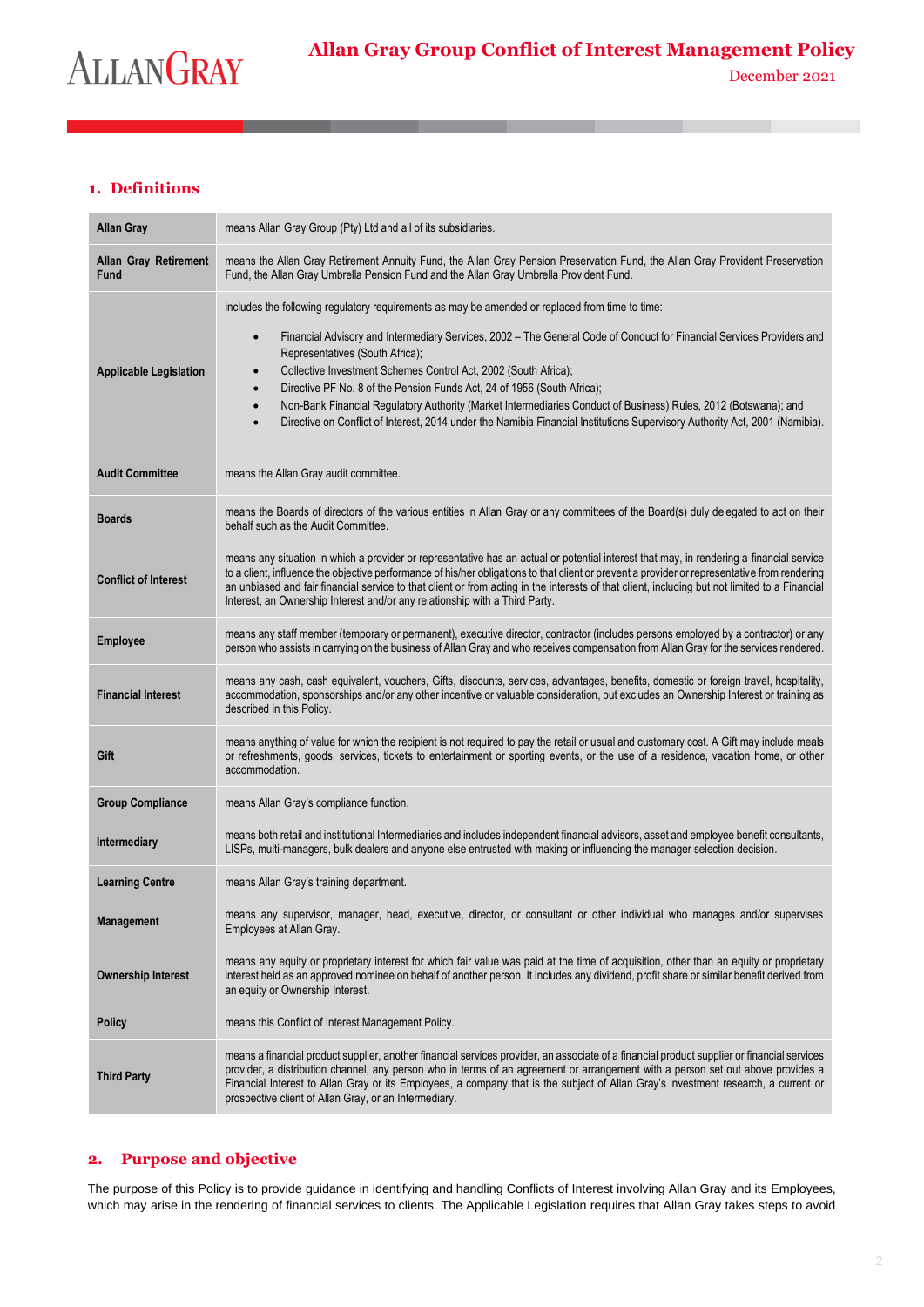December 2021

and/or mitigate any such Conflicts of Interest. Furthermore, Allan Gray's integrity and reputation depends on Allan Gray and its Employees doing the right thing, even when this is not the easy thing. This Policy intends to assist Employees in making decisions about their conduct in relation to Allan Gray's business and is based on the principle that no one at Allan Gray should ever sacrifice integrity, or give the impression that they have, even if they think it would help business. This Policy applies to all Allan Gray Employees.

# **3. Identifying a Conflict of Interest (including a potential or perceived Conflict of Interest)**

Allan Gray faces a Conflict of Interest when it has an actual or potential interest which, when dealing on behalf of clients or for clients with Third Parties or other Allan Gray member companies, prevents Allan Gray from providing a fair and unbiased service. There are various scenarios where a Conflict of Interest may arise.

#### **3.1 Receipt of Gifts and Entertainment by Employees**

Employees should endeavor to avoid situations that might cause, or perceive to cause, a loss of independence or objectivity. Modest Gifts and/or entertainment from Third Parties, within the prescribed limits set out in this Policy, may be accepted by Employees on infrequent occasions only if it is clear that the Third Party is not trying to influence or reward the Employee inappropriately in connection with any business decision or transaction and the Gift is unsolicited.

Monetary limits are applicable to the above categories of Gifts and entertainment. Gift or entertainment funding that is received by an Employee from any Third Party may not exceed:

- R 1 000 in South Africa;
- N\$ 500 in Namibia; or
- the equivalent of R1 000 for any other jurisdiction.

The above limits apply per annum and in aggregate from any one Third Party. Where the amount is unknown, Employees must estimate the cost based on the fair market value of the Gift and/or entertainment.

If an Employee receives Gift(s) or entertainment from a Third Party that exceed the monetary limit in a particular year, the Conflict of Interest must be avoided or mitigated as set out in section 4.

The acceptance of all Gifts by an Employee is subject to the approval of his/her direct line manager (in consultation with the head of the business unit concerned) and, where applicable, the Compliance Officer.

For Gifts and entertainment that are received by Employees from parties that do not fall within the definition of "Third Party", please refer to the Anti-Bribery and Corruption Policy. For Gifts and entertainment that are received by the principal officer and trustees of the Allan Gray Retirement Funds, please refer to the Allan Gray Retirement Funds' Policy on Gifts.

#### **3.2 Ownership Interests in Third Parties and relationships with Third Parties**

Employees who represent Allan Gray face Conflicts of Interest if they have a beneficial interest that may affect their ability to act in Allan Gray's clients' best interests. If an Employee was dealing on behalf of a client with a Third Party, such a beneficial interest would include an Ownership Interest in the Third Party or a special relationship (e.g. spouse, child, parent, sibling etc.) with somebody who has an Ownership Interest in the Third Party.

The organogram in Annexure A indicates relationships that Allan Gray has with associates that could give rise to a Conflict of Interest. Such Conflicts of Interest must be avoided or mitigated as set out in Section 4.

#### **3.3 Employees investing for their own account**

Conflicts of Interest may arise when Employees invest for their own account. These are dealt with separately in Allan Gray's Personal Investment Policy.

#### **3.4 Gifts and entertainment for Third Parties**

Allan Gray is committed to helping Third Parties and others with whom Allan Gray does business to avoid Conflicts of Interest by never placing them in a position of conflict in their dealings with Allan Gray.

With regard to Intermediaries, Employees may not do anything that may, or may be perceived to, influence the ability of Intermediaries to provide independent, unbiased and informed advice to their clients, irrespective of whether such clients are also clients of Allan Gray.

In light of the above, the following Gifts and entertainment that are provided to Third Parties may be considered acceptable:

• Gifts that are given on an occasion when Gifts are customary (on a birthday or major holiday, or on the occasion of a promotion or retirement, for example). Note that Gifts given in appreciation, support or as thanks for business are not permitted;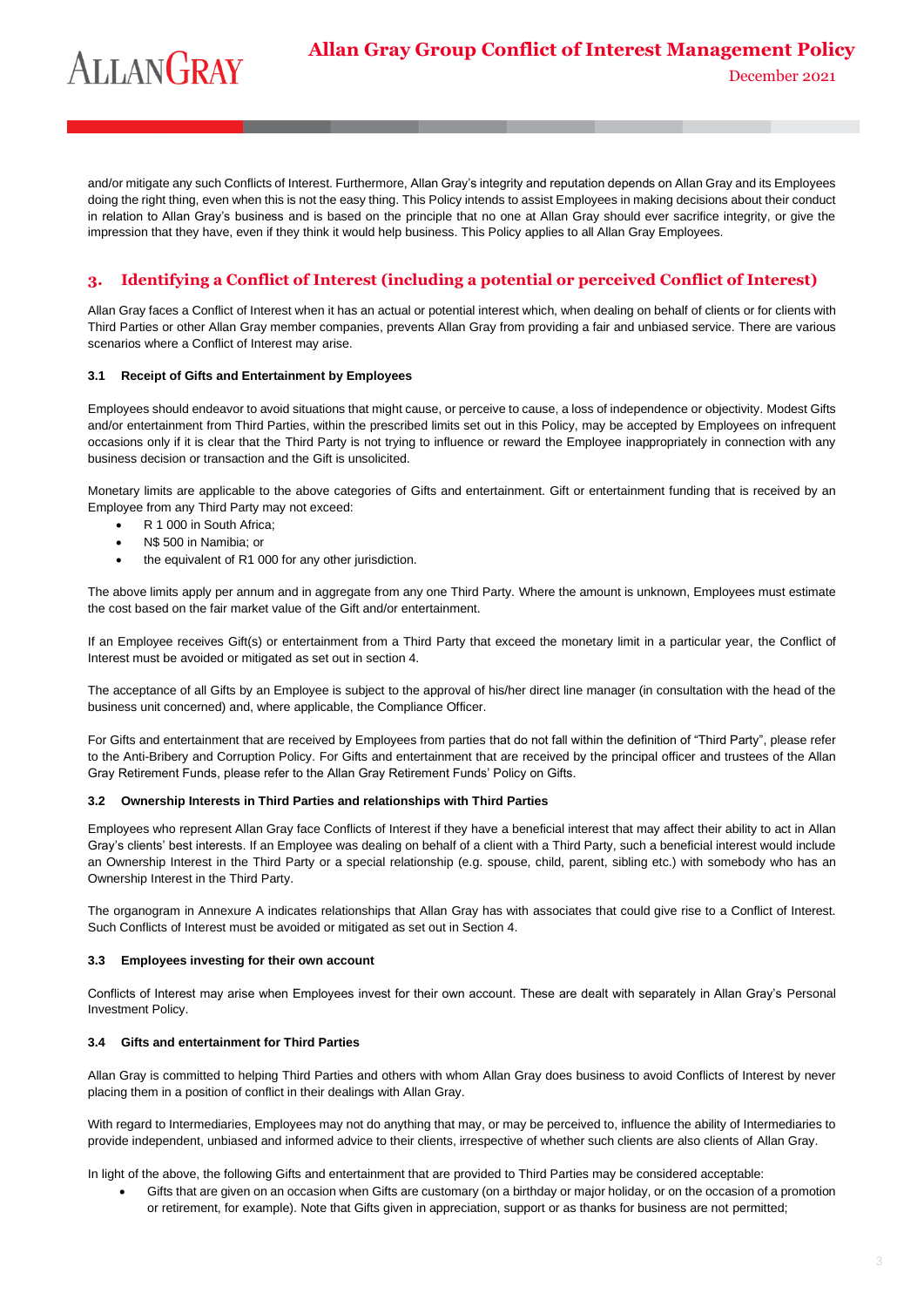December 2021

- advertising or promotional material such as pens, pencils, note pads, key chains, calendars, and similar items at permitted events, for example: road shows and similar functions; and
- reasonable meals, refreshments, and entertainment in the course of a business meeting or other business occasion.

Monetary limits are applicable to the above categories of Gifts and entertainment. Gift or entertainment funding that is given to Third Parties may not exceed:

- R 1 000 in South Africa;
- N\$ 500 in Namibia; or
- The equivalent of R1 000 for any other jurisdictions.

The above limits apply per annum and in aggregate to any one Third Party.

In order to promote informed advice to their clients, Allan Gray offers Intermediaries and their clients training that covers Allan Gray's products and related legal matters, general financial and industry information, and the use of relevant financial services technology. All travel and accommodation expenses related to the training of independent financial advisers are for the attendees' account. Each training event must be approved in advance by the head of the relevant business unit. Training may not be made available exclusively to a select group of Intermediaries or clients.

All contemplated spending at Intermediary events must be carefully considered well in advance and not in any way be, or seen to be, excessive in that a perception could be formed that Allan Gray was or is attempting to influence the ability of an Intermediary to provide independent, unbiased, fair and informed advice to clients or potential clients. Allan Gray maintains a register of all spending on Intermediaries, regardless of the value.

Particular care must be taken with regard to South African retirement fund clients. Pension funds are prohibited from accepting invitations to entertainment events as well as accepting expenses related to conducting due diligence activities that are paid for by service providers (e.g. asset managers). Whilst Allan Gray may provide training to direct retirement fund clients, all costs such as accommodation and travelling, will be borne by these retirement funds.

For Gifts and entertainment that are provided to parties that do not fall within the definition of "Third Party", please refer to the Anti-Bribery and Corruption Policy.

#### **3.5 Non-Bank Financial Regulatory Authority (Market Intermediaries Conduct of Business) Rules**

For Allan Gray entities that are subject to the Non-Bank Financial Regulatory Authority (Market Intermediaries Conduct of Business) Rules, 2012 (Botswana), each client relationship must be reviewed at least annually to ensure that the client's interests are not being compromised. The results of the review must be documented.

# **4. Avoiding and mitigating Conflicts of Interest**

If an Employee comes across a business practice or situation that he or she believes to be a Conflict of Interest involving Allan Gray, the Conflict of Interest must be avoided. In the case of Gifts and/or entertainment received from Third Parties that exceed the monetary limits, the Conflict of Interest can be avoided by refusing the Gift or entertainment or donating the excess amount to a charitable organisation. The Compliance Officer must be consulted in these cases.

If all attempts at avoiding the Conflict of Interest have been exhausted and the Conflict of Interest is considered unavoidable, the Employee must immediately report this to his or her manager and the Compliance Officer and seek guidance on what further action to take so that the Conflict of Interest can be mitigated as far as possible.

Potential or perceived Conflicts of Interest can be as damaging to Allan Gray's reputation as actual Conflicts of Interest and should be treated in the same way. When faced with a situation involving a potential Conflict of Interest, Employees must ask themselves whether or not full public disclosure of the matter would lead an outside observer to believe or conclude that a Conflict of Interest exists. Common sense and good judgment must at all times be used to determine whether or not Conflicts of Interest exist. If in doubt, Employees must always put clients' interests first and avoid Conflicts of Interest that would compromise their or other Employee's ability to think and behave in clients' best interests.

Conflicts of Interest that have not been avoided must be disclosed to the affected client(s) and to the relevant regulator where applicable. Consent to act in the circumstances must be obtained.

### **5. Accountabilities and responsibilities**

The responsibility for compliance with this Policy rests with the various Boards and Management assists the Boards in fulfilling their obligations.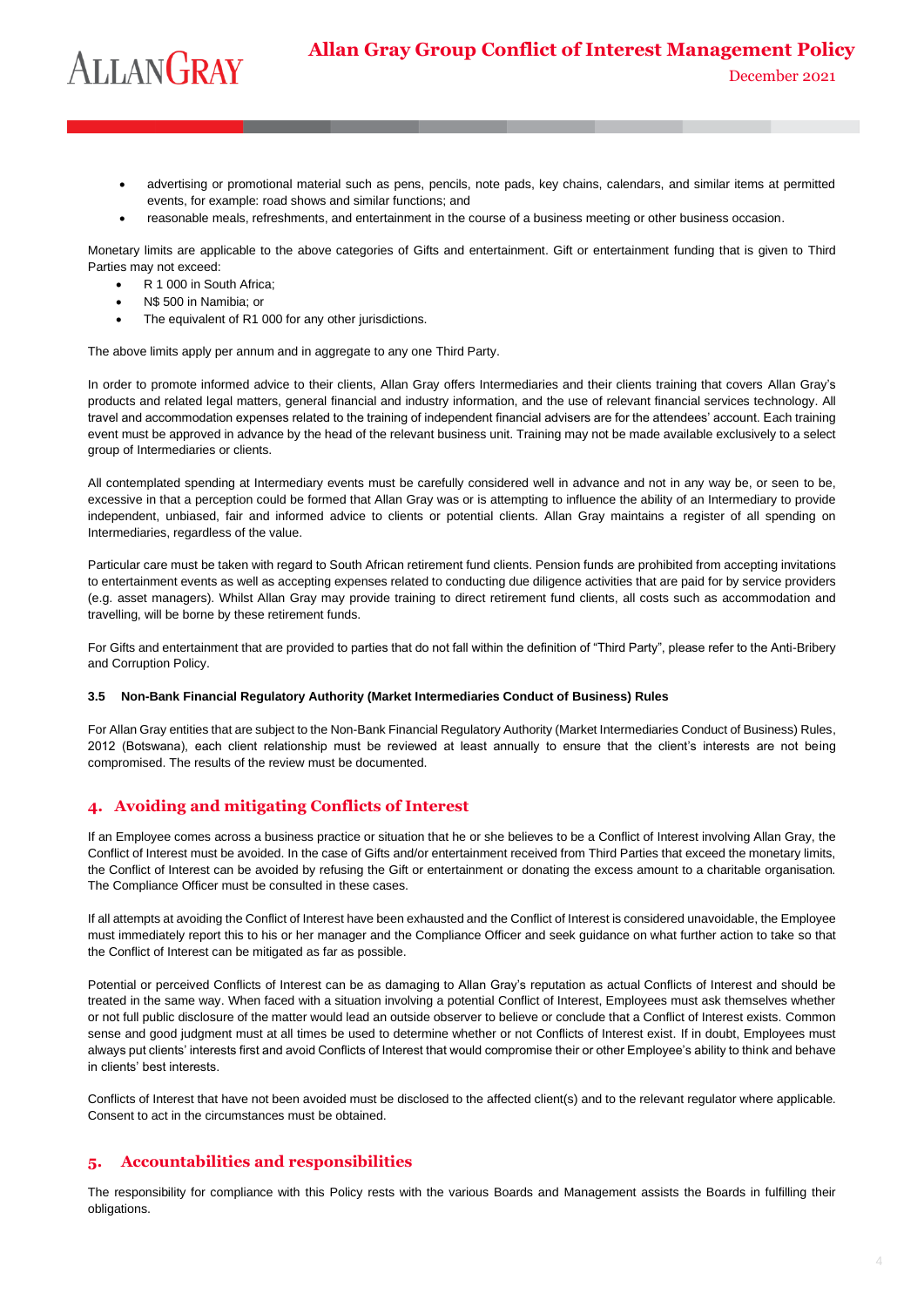Group Compliance is responsible for monitoring compliance with this Policy and it reports on its findings to the Audit Committee. Allan Gray actively maintains a culture of transparency and openness to encourage reporting and Employees who feel uncomfortable to report transgressions should make use of Allan Gray's confidential and independently monitored whistleblower phone line, advertised on its intranet.

## **6. Training and awareness**

All Employees must know and understand this Policy and are required to undergo training on this Policy. The Learning Centre will train Employees on this Policy and keep a roster of all training.

### **7. Compliance and consequences of non-compliance**

It is a condition of employment with Allan Gray that Employees comply with this Policy. Non-compliance will result in the appropriate disciplinary measures in terms of Allan Gray's disciplinary code and procedures.